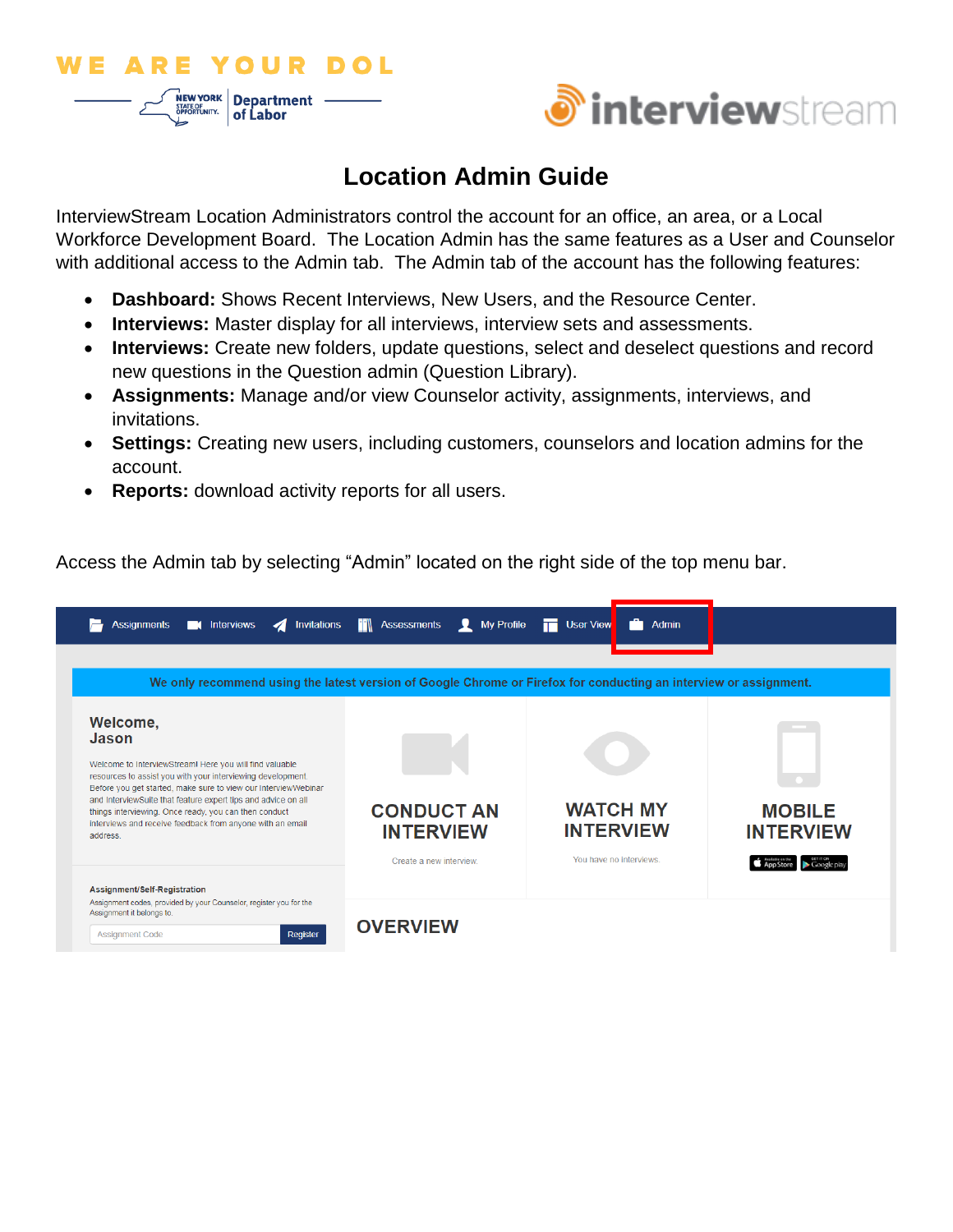#### **Admin Dashboard**

1. In the Admin Dashboard, recent interviews and new users are displayed. From the top menu, there is a Resource Center and User View. Selecting User View will bring you back to the main page view. The Admin section has menu options going down the left side and across the top of each section header.

|                   | Dashboard        | Resource Center<br><b>T</b> User View |       |                                                                                |                            |                       |     |
|-------------------|------------------|---------------------------------------|-------|--------------------------------------------------------------------------------|----------------------------|-----------------------|-----|
|                   |                  | <b>ADMIN DASHBOARD</b>                |       |                                                                                |                            |                       |     |
| Dashboard         |                  | <b>RECENT INTERVIEWS</b>              |       |                                                                                | <b>NEW USERS</b>           |                       |     |
|                   |                  |                                       |       |                                                                                |                            | FULL INTERVIEW SEARCH |     |
|                   | <b>Full Name</b> | Interview                             | Email | <b>Location Admin</b>                                                          | Created<br>$\triangledown$ |                       |     |
| <b>Interviews</b> |                  |                                       |       | $\check{~}$                                                                    | $\vee$                     |                       |     |
|                   | Debra Dobay      | (Custom)                              |       | Hempstead - Hempstead Works<br>Career Center                                   | 4/24/2019                  | O                     | ыh  |
|                   | Debra Dobay      | <b>Default Question Set</b>           |       | Hempstead - Hempstead Works<br>Career Center                                   | 4/24/2019                  | $\Box$                | dr. |
|                   |                  |                                       |       |                                                                                |                            |                       |     |
| Assignments       | Rebecca Shafer   | (Custom)                              |       | Poughkeepsie - Dutchess Career<br>Center                                       | 4/24/2019                  | $\Box$                | ыh  |
|                   | patrick donovan  | (Custom)                              |       | Oyster Bay-North Hempstead-<br>Glen Cove Workforce<br><b>Development Board</b> | 4/23/2019                  | $\Box$                | ъh  |

2. The Resource Center contains user guides that are available on the main page for all users.

|                   | Dashboard <b>If</b> Resource Center<br>User View                            |                                         |
|-------------------|-----------------------------------------------------------------------------|-----------------------------------------|
| H.                | <b>RESOURCE CENTER</b>                                                      |                                         |
| Dashboard         | Resource Center / Edit Location Admin Resources                             |                                         |
| <b>Interviews</b> | <b>INTERVIEWSTREAM USER GUIDES</b><br>• InterviewStream Admin Knowledgebase | <b>Feedback Form</b><br>Username & Role |
|                   |                                                                             | General feedback (500 character limit)  |
| Assignments       |                                                                             | <b>SUBMIT</b>                           |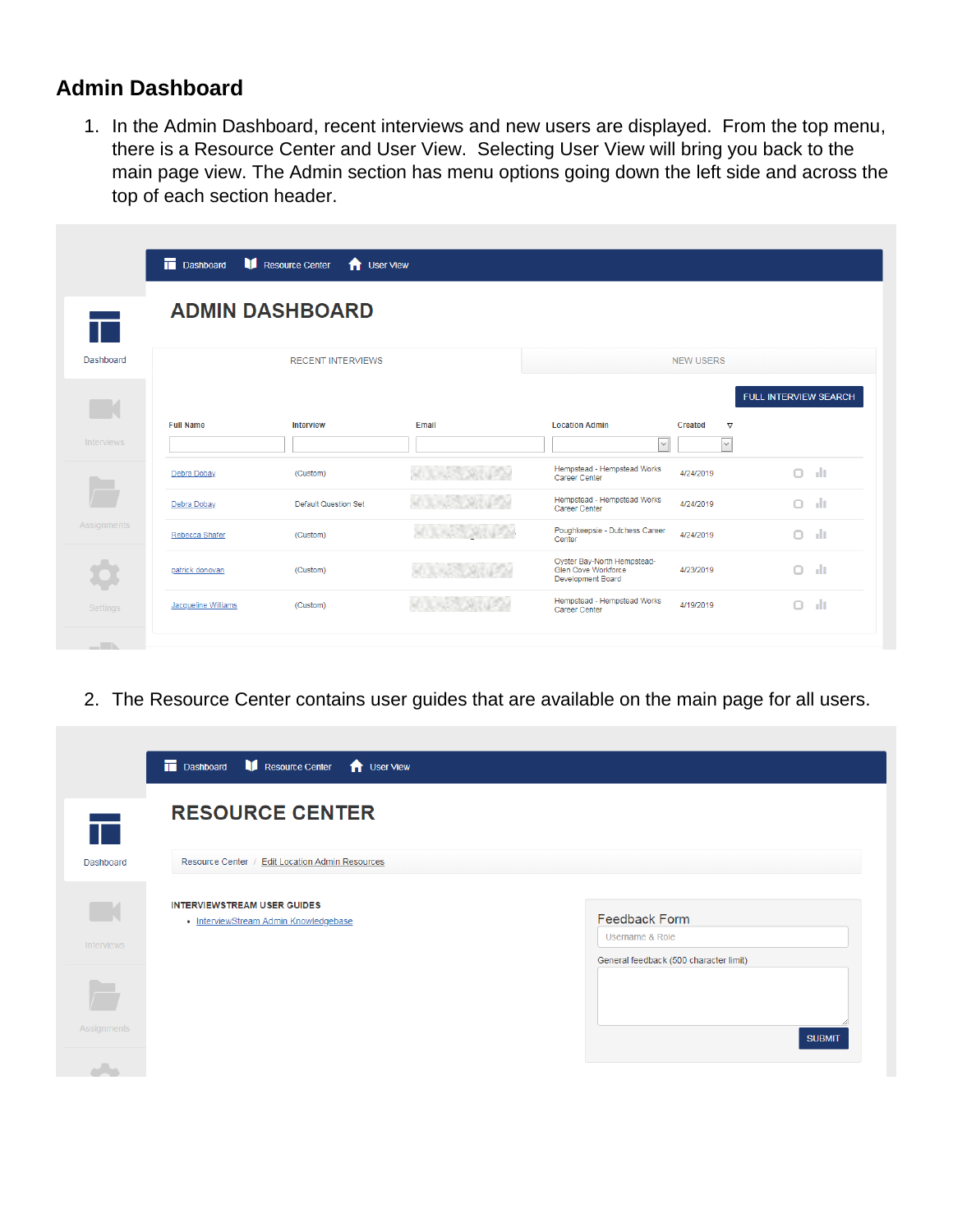3. Select "Edit Location Admin Resources" to add websites and upload user guides or handouts.

|                    | Resource Center<br>Dashboard<br><b>f</b> User View                                                     |                                                                                                                                            |
|--------------------|--------------------------------------------------------------------------------------------------------|--------------------------------------------------------------------------------------------------------------------------------------------|
|                    | <b>EDIT LOCATION ADMIN RESOURCES</b>                                                                   |                                                                                                                                            |
| Dashboard          | / Edit Location Admin Resources<br><b>Resource Center</b>                                              |                                                                                                                                            |
|                    | <b>Resource Assignment</b>                                                                             | <b>Upload New Resource</b>                                                                                                                 |
|                    | Select a Location Admin from the list below.                                                           | Enter a title for your resource item.                                                                                                      |
|                    | New York State Department of Labor - Div $ v $                                                         |                                                                                                                                            |
| <b>Interviews</b>  | Test User Guide View Delete<br>Test Guide 2 View Delete                                                | Select a file to upload.<br>Choose File   No file chosen<br>Upload <b>O</b>                                                                |
| <b>Assignments</b> | Default Resources from InterviewStream:<br>(Turn these off or on from the Location Admin edit screen.) | Upload a document. Files must be smaller than 5MB Files with the following file<br>extensions are allowed: .pdf, .doc, .xlsx, .xls, .docx. |
|                    | Self Evaluation Form View                                                                              | <b>Add New URL Resource</b>                                                                                                                |
|                    | User Guide View                                                                                        | Enter a title for your resource item.                                                                                                      |
|                    | Umm Like Guide View<br>Elevator Pitch Guide View                                                       | Enter the url of the resource.                                                                                                             |
| <b>Settings</b>    | <b>Best Practices View</b>                                                                             | http://<br>Add URL Resource                                                                                                                |
|                    |                                                                                                        |                                                                                                                                            |

### **Interviews**

1. Select "Interviews" (camera icon) to navigate to the next menu option. In this section there are Completed Interviews, Customized Interview Sets, the Question Admin, and Assessments.

|                    | $\blacktriangleright$ Completed | X Customize Interview Sets      | <b>2</b> Question Admin<br>m: | <b>Assessments</b>                                        |                                                         |
|--------------------|---------------------------------|---------------------------------|-------------------------------|-----------------------------------------------------------|---------------------------------------------------------|
|                    |                                 | <b>COMPLETED INTERVIEWS</b>     |                               |                                                           |                                                         |
| T<br>Dashboard     | --- ALL Location Admins ---     |                                 | $\checkmark$<br>Interview     |                                                           | Review Requested                                        |
|                    | <b>First Name</b>               |                                 | <b>Last Name</b>              |                                                           | Not Marked Reviewed<br>Only Non-Assignments             |
| - K                | create start date               | create end date<br>$\checkmark$ | Email<br>$\checkmark$         |                                                           | Self Assessed                                           |
| Interviews         |                                 |                                 |                               |                                                           | <b>SEARCH</b><br><b>RESET FILTERS</b><br><b>EXPORT*</b> |
|                    | <b>Full Name</b><br>Debra Dobay | Interview<br>(Custom)           | Email                         | <b>Completion Date</b><br>$\nabla$ Timezone<br>04/24/2019 | $\sim$ m<br>al p<br>n<br>US/Eastern                     |
| $\sqrt{2}$         | Rebecca Shafer                  | (Custom)                        |                               | 04/24/2019                                                | alt i<br>ाणि<br>$\Box$<br>$\checkmark$<br>US/Eastern    |
| <b>Assignments</b> | Debra Dobay                     | <b>Default Question Set</b>     |                               | 04/24/2019                                                | ाणि<br>n<br>alu.<br>$\checkmark$<br>US/Eastern          |
|                    | patrick donovan                 | (Custom)                        |                               | 04/23/2019                                                | ाति<br>alu.<br>n<br>$\checkmark$<br>US/Eastern          |
| <b>Settings</b>    | diane amato                     | (Custom)                        |                               | 04/19/2019                                                | n<br>alı.<br>$\checkmark$<br>ाणि<br>US/Eastern          |
|                    | Jacqueline Williams             | (Custom)                        |                               | 04/19/2019                                                | 而<br>$\checkmark$<br>нı<br>US/Eastern                   |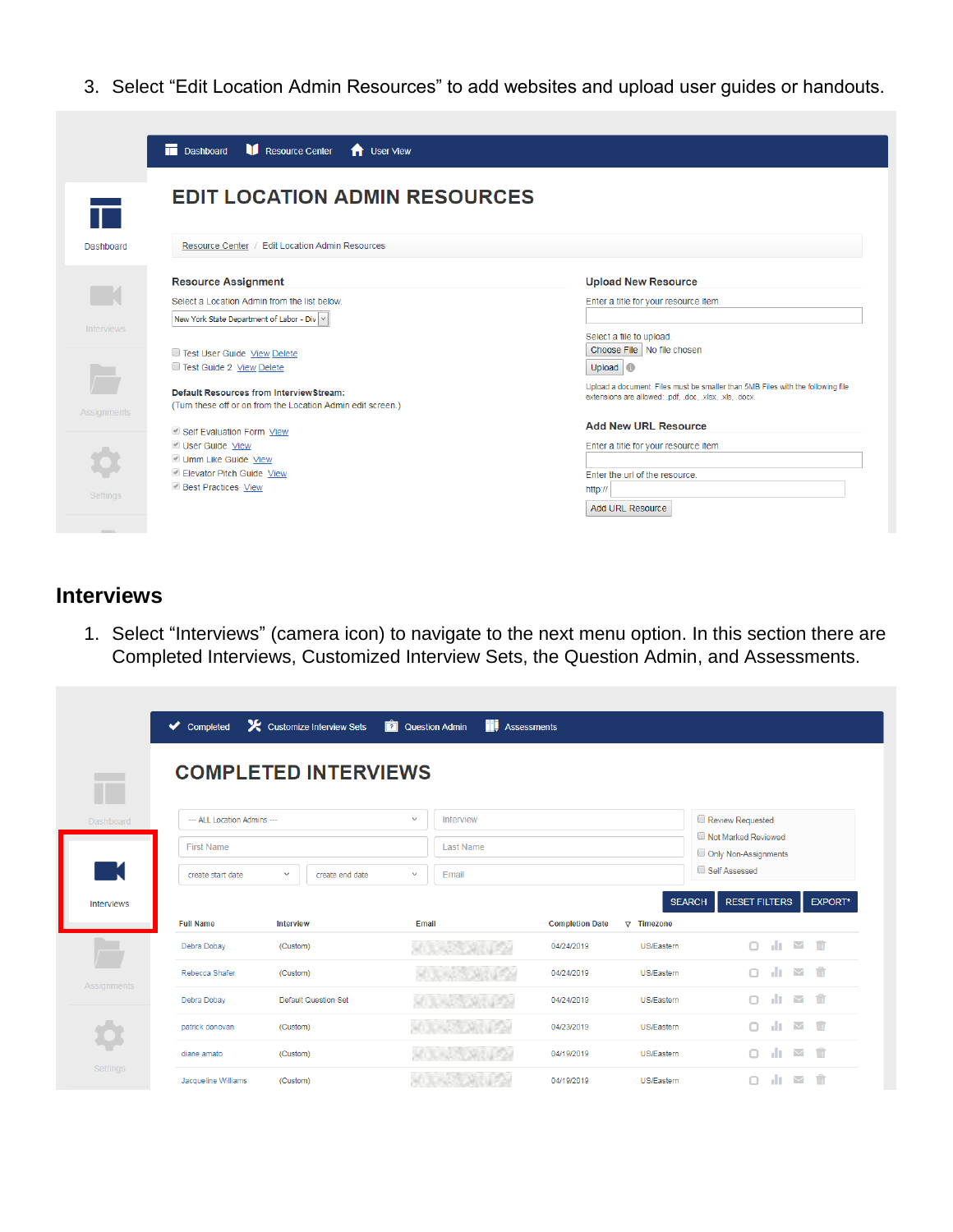2. Customized interview sets are available to all customers when they select "Take Premade Interview". New interview sets can be created by selecting "Create New Interview Set" from the Customize Interview Sets tab.

|                    | Completed                                               | Customize Interview Sets                                                                   |                                    | <b>Question Admin</b>         |   |              | <b>Ti</b> Assessments |             |                                 |                      |                |
|--------------------|---------------------------------------------------------|--------------------------------------------------------------------------------------------|------------------------------------|-------------------------------|---|--------------|-----------------------|-------------|---------------------------------|----------------------|----------------|
|                    |                                                         | <b>CUSTOMIZE INTERVIEW SETS</b>                                                            |                                    |                               |   |              |                       |             |                                 |                      |                |
| <b>Dashboard</b>   | <b>Title</b>                                            | <b>Location Admin</b><br>$\vee$                                                            | <b>Status</b><br>Active $  \vee  $ | <b>Type</b><br>$Pre-Di$ $ V $ |   |              |                       | <b>SORT</b> | <b>CREATE NEW INTERVIEW SET</b> | <b>RESET FILTERS</b> | <b>EXPORT*</b> |
|                    | <b>Frank Interview</b><br>Practice                      | Dunkirk - Chautaugua Works                                                                 | Active                             | Pre-<br>Defined               | ÷ | K            | F.                    |             |                                 |                      |                |
| Interviews         | General<br>Interview                                    | Dunkirk - Chautaugua Works                                                                 | Active                             | Pre-<br>Defined               | ÷ | М            | F.                    |             |                                 |                      |                |
|                    | General<br><b>Business</b><br>Interview (9-12-<br>test) | Hudson - Columbia/Greene<br>Workforce NY Career Center                                     | Active                             | Pre-<br>Defined               | ÷ | 环            | Т'n.                  |             |                                 |                      |                |
| <b>Assignments</b> | <b>Cortney Parker</b>                                   | New York State Department of<br>Labor - Division of<br>Employment & Workforce<br>Solutions | Active                             | Pre-<br>Defined               | ÷ | K            | F.                    |             |                                 |                      |                |
|                    | <b>TEST</b> image<br>upload                             | Hudson - Columbia/Greene<br>Workforce NY Career Center                                     | Active                             | Pre-<br>Defined               | 齿 | $\mathbb{Z}$ | F.                    |             |                                 |                      |                |

3. Also available in the Interview section is the Question Admin. This is where the 7,000 InterviewStream recorded interview questions are available. This section allows the Location Admin to control the questions that are available in the Question Library to create customized interview sets.

|                    | X Customize Interview Sets<br>$\blacktriangleright$ Completed                                                                                                     | <b>Question Admin</b><br><b>NU</b> Assessments                                                       |
|--------------------|-------------------------------------------------------------------------------------------------------------------------------------------------------------------|------------------------------------------------------------------------------------------------------|
|                    | <b>QUESTION ADMIN</b>                                                                                                                                             |                                                                                                      |
| Dashboard          |                                                                                                                                                                   |                                                                                                      |
|                    | Select location: New York State Department of Labor - Division of Employment & Workforce Solutions                                                                | $\mathbf{v}$                                                                                         |
|                    | Copy current "My Folders" to all other accounts<br>My Folders<br>Only show users "My Folders"<br>Create new folder   All Record new video   + Add a text question |                                                                                                      |
| <b>Interviews</b>  | Behavioral Interview Questions<br>Difficult Interview Questions<br>lo<br>General Interview Questions                                                              | Currently Viewing: (Select a folder to view its contents)<br>Add Folder To My Folders                |
|                    | Management Questions<br>10<br>Questions for Individuals with Criminal Records                                                                                     | <b>Folder Contents:</b>                                                                              |
|                    | $\Box$<br>Questions for Unemployed Jobseekers                                                                                                                     | Select All   None<br>+ Add Questions To My Folders                                                   |
| <b>Assignments</b> | Questions for Veterans<br>Select All   None<br>Delete Selected Folder(s)                                                                                          | Select a folder from "My Folders" or "Available Folders" to the left to view the folder's questions. |
|                    | <b>Available Folders</b><br>Default Recorded<br>Search:<br>Run<br>Clear                                                                                           |                                                                                                      |
|                    | General Question List<br>$\Box$ $\Box$ $\Box$ Business                                                                                                            |                                                                                                      |
|                    | Information Technology                                                                                                                                            |                                                                                                      |
|                    | □ 申 ● Education                                                                                                                                                   |                                                                                                      |
|                    | □ 中 □ Engineering                                                                                                                                                 |                                                                                                      |
|                    | Entrepreneurship<br>III <b>E Environmental</b>                                                                                                                    |                                                                                                      |
|                    | <b>D 中心 Law</b>                                                                                                                                                   |                                                                                                      |
|                    | Select All   None<br>Add Selected Folder(s)                                                                                                                       | Key: ★ New Questions & Popular Questions                                                             |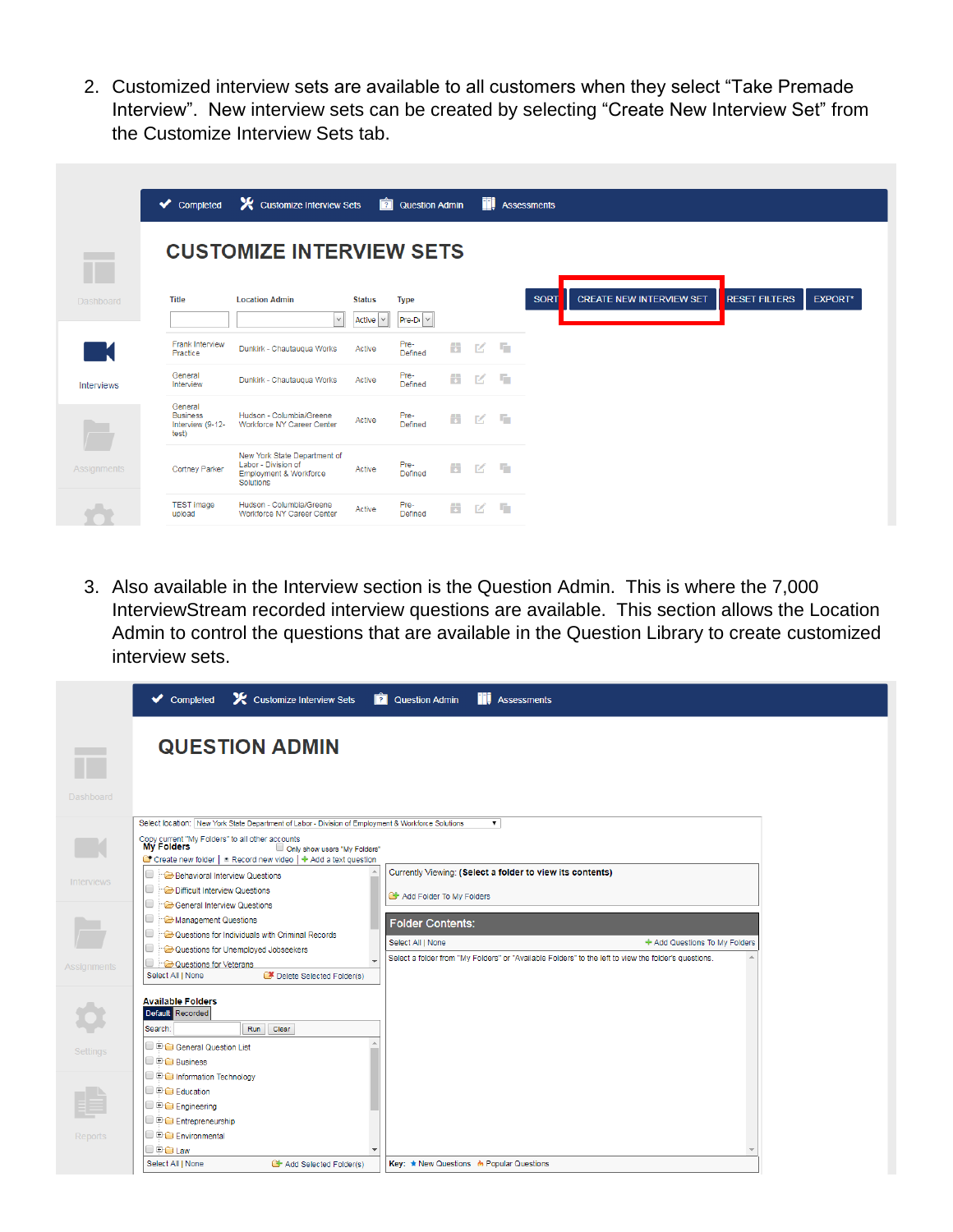4. The Location Admin can create new assessment templates and make them available to counselors from the Assessments tab.

|                    | Completed                         | X Customize Interview Sets <b>2</b> Question Admin | <b>TI</b> Assessments                       |                              |                                                                                                                  |
|--------------------|-----------------------------------|----------------------------------------------------|---------------------------------------------|------------------------------|------------------------------------------------------------------------------------------------------------------|
|                    | <b>ASSESSMENT TEMPLATES</b>       |                                                    |                                             |                              |                                                                                                                  |
| Dashboard          | --- ALL Location Admins ---       | $\checkmark$                                       | <b>RESET FILTERS</b><br><b>SEARCH</b>       | <b>CREATE NEW ASSESSMENT</b> | EXPORT*                                                                                                          |
|                    | <b>Assessment Name</b>            | <b>Create Date</b>                                 | $\triangle$ Uses<br><b>Status</b><br>$\vee$ |                              |                                                                                                                  |
| Interviews         | InterviewStream Assessment        | 11/6/2015                                          | 17<br>Complete                              |                              | $\begin{array}{c} \bullet \quad P \quad \circ \quad \hat{\mathfrak{m}} \end{array}$                              |
|                    | InterviewStream Assessment        | 12/8/2015                                          | Complete                                    |                              | ☆ 早 0 命                                                                                                          |
|                    | InterviewStream Assessment        | 12/8/2015                                          | Complete                                    |                              | $\begin{array}{c}\n\bullet & \bullet & \bullet & \bullet \\ \bullet & \bullet & \bullet & \bullet\n\end{array}$  |
| <b>Assignments</b> | <b>InterviewStream Assessment</b> | 12/8/2015                                          | Complete                                    |                              | ㅎ 무 ㅇ ㅎ                                                                                                          |
|                    | InterviewStream Assessment        | 12/8/2015                                          | Complete                                    |                              | $\begin{array}{c} \bullet \end{array} \begin{array}{c} \bullet \end{array} \begin{array}{c} \bullet \end{array}$ |

#### **Assignments**

1. Any assignments that were created and sent to customers are available in the Assignments section (folder icon) under the Counselor Activity tab.

|                          | Counselor Activity<br>Н | <b>Manage Assignments</b>      | Completed Assignments | Invitations                 |                      |                   |                   |                             |
|--------------------------|-------------------------|--------------------------------|-----------------------|-----------------------------|----------------------|-------------------|-------------------|-----------------------------|
|                          |                         | <b>COUNSELOR ACTIVITY</b>      |                       |                             |                      |                   |                   |                             |
| <b>Dashboard</b>         | --- ALL Accounts ---    |                                | $\checkmark$          | --- ALL Location Admins --- |                      |                   |                   | $\checkmark$                |
|                          | login start date        | $\checkmark$<br>login end date | $\checkmark$          | <b>SEARCH</b>               | <b>RESET FILTERS</b> | <b>EXPORT*</b>    |                   | <b>CREATE NEW COUNSELOR</b> |
|                          | Name                    | $\triangle$ Email              |                       |                             |                      | <b>Assignment</b> | <b>Interviews</b> | <b>Last Login</b>           |
| <b>Interviews</b>        | A Howard                |                                |                       |                             |                      | $\mathbf{0}$      | $\mathbf{0}$      |                             |
| $\overline{\phantom{0}}$ | Adam Butler             |                                |                       |                             |                      | $\circ$           | $\circ$           |                             |
|                          | Adam Orlando            | $-250,000$                     |                       |                             |                      | $\mathbf{0}$      | $\circ$           |                             |
| Assignments              | Adebola Kolawole        |                                |                       |                             |                      | $\mathbf{0}$      | $\mathbf{0}$      |                             |
|                          | Adrian Berman           |                                |                       |                             |                      | $\circ$           | $\circ$           |                             |
|                          | Aisha Jasper            | of the state and provided      |                       |                             |                      | $\mathbf{0}$      | $\circ$           |                             |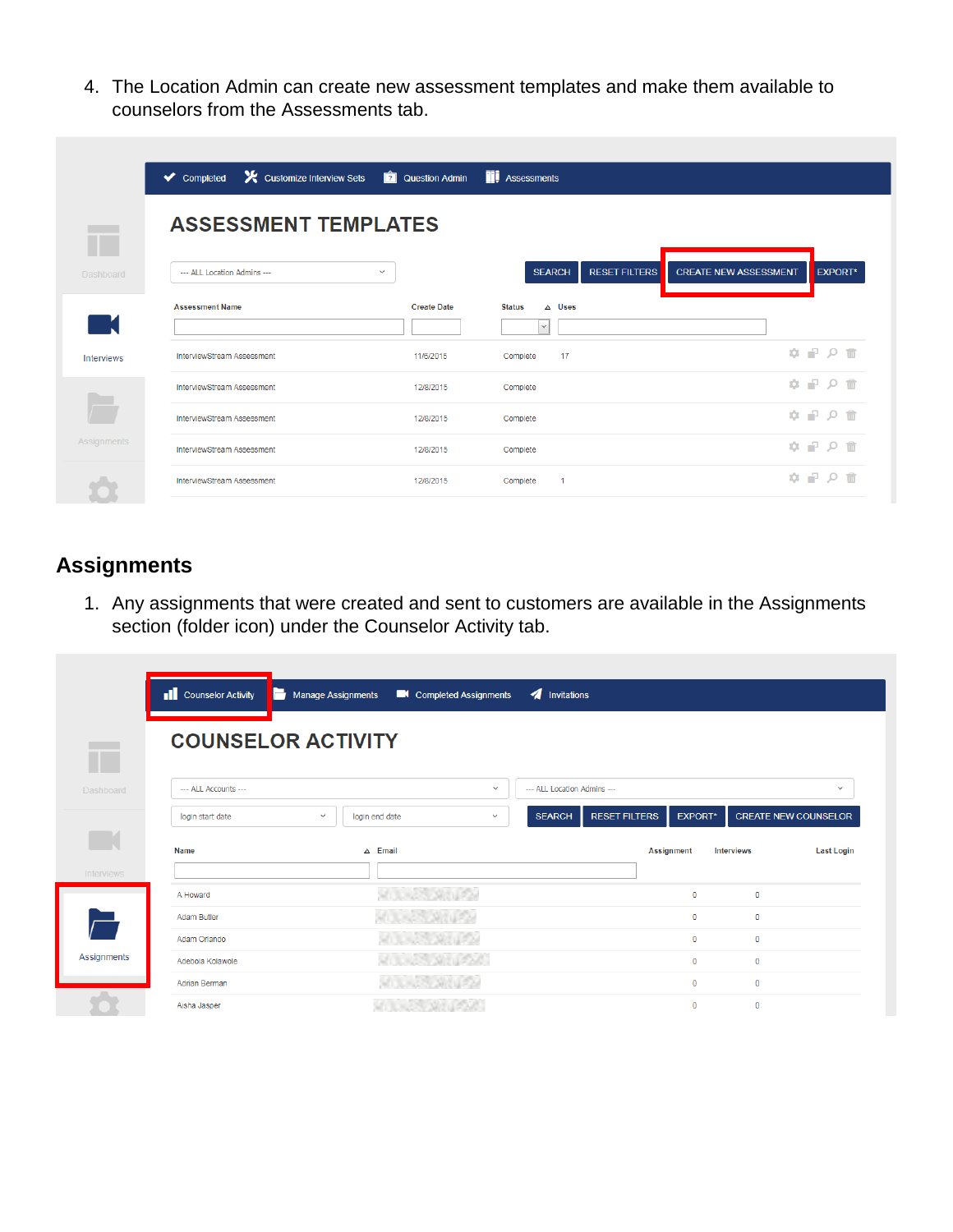2. Assignments can be managed and/or created from the Manage Assignments Tab.

|             | Counselor Activity                        | Manage Assignments           | Completed Assignments | 4          | Invitations     |                   |                                |              |              |                              |   |    |     |                |
|-------------|-------------------------------------------|------------------------------|-----------------------|------------|-----------------|-------------------|--------------------------------|--------------|--------------|------------------------------|---|----|-----|----------------|
|             | <b>MANAGE ASSIGNMENTS</b>                 |                              |                       |            |                 |                   |                                |              |              |                              |   |    |     |                |
| Dashboard   | --- ALL Location Admins ---               |                              |                       |            |                 | $\checkmark$      | Show both Active and Archived? |              |              |                              |   |    |     |                |
|             | $NA = NO$ ACTIVITY $ST = STARTED$<br>KEY: | $CO = COMPLETED$             |                       |            | <b>SEARCH</b>   |                   | <b>RESET FILTERS</b>           |              |              | <b>CREATE NEW ASSIGNMENT</b> |   |    |     | <b>EXPORT*</b> |
| Interviews  | <b>Assignment</b>                         | Assignment Code △ ArchivedTF |                       | LocationID | <b>Due Date</b> | <b>Timezone</b>   | <b>Invited</b>                 | <b>NA</b>    | <b>ST</b>    | <b>CO</b>                    |   |    |     |                |
|             | <b>Kelly Garcia</b>                       | 0fAyJpDDr9sv                 | False                 | 2060       | 5/2/2018        | US/Eastern        | $\overline{0}$                 | $\mathbf{0}$ | $\Omega$     | $\overline{0}$               | M |    | P.  | ÷              |
|             | Katie Practice                            | 0qH8VqPeA2YD                 | False                 | 1801       | 7/28/2016       | US/Eastern        | $\blacktriangleleft$           | $\mathbf{1}$ | $\mathbf{0}$ | $\bullet$                    | M |    | Æ.  | ÷              |
| Assignments | Donna Conrad                              | 0nevhVJs0KJh                 | False                 | 2196       | 2/1/2018        | US/Eastern        |                                | $\mathbf{1}$ | $\mathbf{0}$ | $\bullet$                    | M | d. | P.  | a a s          |
|             | Maija Igbo                                | 0OGdwshDZ9QN                 | False                 | 1800       | 9/2/2016        | US/Eastern        |                                | $\bf{0}$     | $\mathbf{1}$ | $\bullet$                    | 区 | Ġ  | ÷P. | ÷              |
|             | Sample Assignment                         | <b>00uwrEJkmuhO</b>          | False                 | 1856       | 3/21/2019       | <b>US/Eastern</b> |                                | $\mathbf{0}$ |              | $\overline{0}$               | M |    | ÷   | ÷              |
|             |                                           |                              |                       |            |                 |                   |                                |              |              |                              |   |    |     |                |

3. Completed interviews can be viewed or discarded from the Completed Assignments tab.

|                   | Counselor Activity<br>е           | <b>Manage Assignments</b> |              | Completed Assignments   | Invitations                                                                   |                        |                                |    |    |        |                |
|-------------------|-----------------------------------|---------------------------|--------------|-------------------------|-------------------------------------------------------------------------------|------------------------|--------------------------------|----|----|--------|----------------|
|                   | <b>ASSIGNMENT INTERVIEWS</b>      |                           |              |                         |                                                                               |                        |                                |    |    |        |                |
| Dashboard         | --- All Counselors ---            |                           | $\checkmark$ | --- ALL Assignments --- |                                                                               | $\checkmark$           | Not Yet Reviewed Self Assessed |    |    |        |                |
|                   | <b>First Name</b>                 |                           |              | <b>Last Name</b>        |                                                                               |                        |                                |    |    |        |                |
|                   | $\checkmark$<br>create start date | create end date           | $\checkmark$ | <b>Email Address</b>    |                                                                               |                        |                                |    |    |        |                |
| <b>Interviews</b> |                                   |                           |              |                         |                                                                               | <b>SEARCH</b>          | <b>RESET FILTERS</b>           |    |    |        | <b>EXPORT*</b> |
|                   | <b>Name</b>                       | <b>Assignment</b>         |              | Email                   |                                                                               | <b>Completion Date</b> | <b>Timezone</b>                |    |    |        |                |
|                   | Symone Wango                      | <b>Test Assessment</b>    |              |                         | 나는 나간 아시아나                                                                    | 01/21/2016             | US/Eastern                     |    | n. | du.    | ि              |
| Assignments       | Vicki Cocca                       | Vicki Cocca               |              |                         | <b>MARK MARK</b>                                                              | 02/17/2016             | US/Eastern                     | Ĥİ | n  | du.    | ाणि            |
|                   | JoAnn Merkel                      | interview practicd        |              |                         | $\frac{1}{2}$ , $\frac{1}{2}$ , $\frac{1}{2}$ , $\frac{1}{2}$ , $\frac{1}{2}$ | 03/20/2016             | US/Eastern                     |    | Q. | 山 面    |                |
|                   | Sylvia Dunlop                     | Mock Interview            |              |                         |                                                                               | 05/03/2016             | US/Eastern                     | Ĥİ |    | al p   | 而              |
| Settings          | Sarah Bonawitz                    | system test               |              |                         |                                                                               | 05/17/2016             | US/Eastern                     |    |    | dı.    | 而              |
|                   |                                   |                           |              |                         |                                                                               |                        |                                |    |    | $\sim$ | $\sim$         |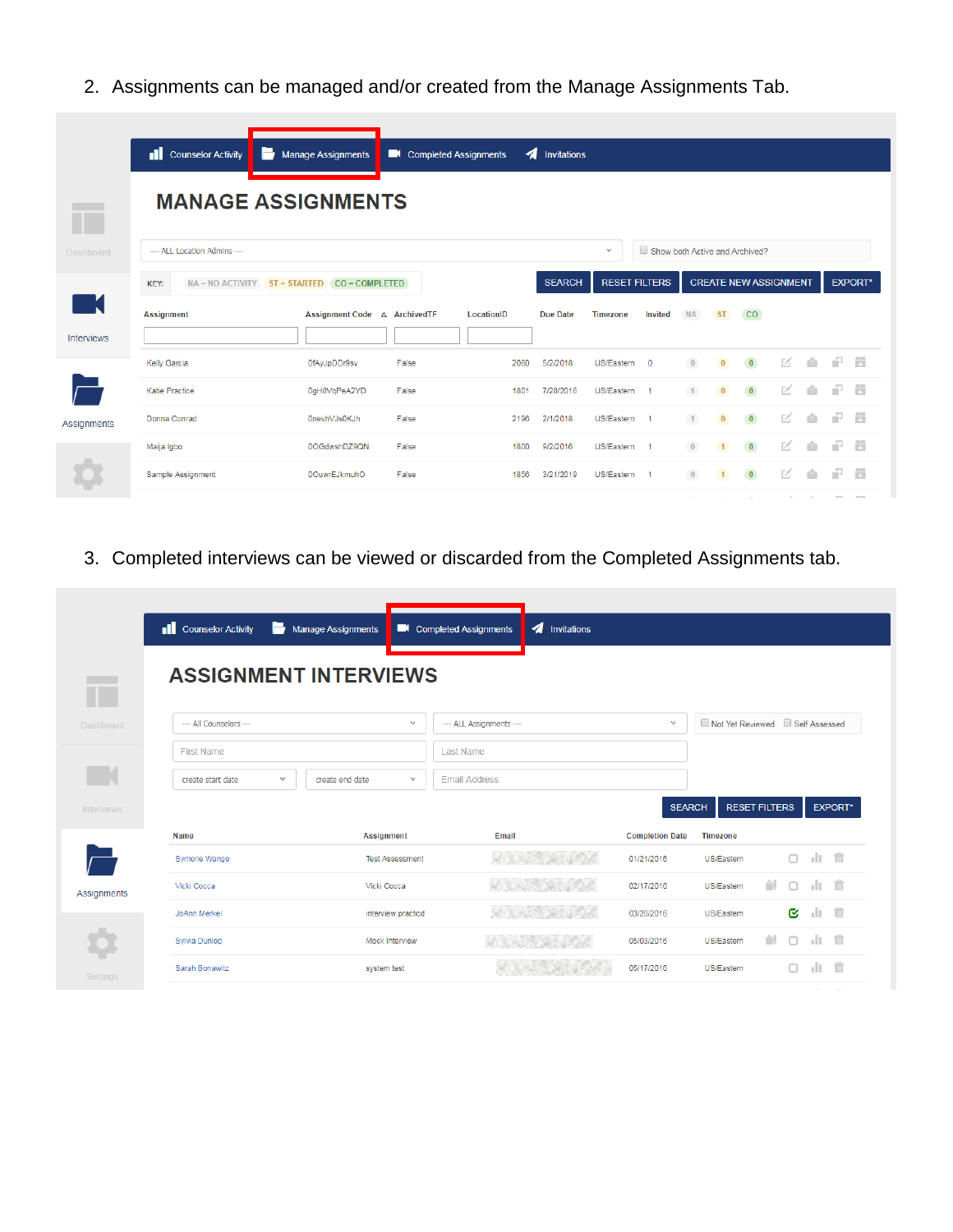4. Invitations are managed from the Invitations tab. They can be filtered by Counselor and/or Assignment.

|                   | Counselor Activity              | Manage Assignments | Completed Assignments | Invitations                                                                                                         |                                             |
|-------------------|---------------------------------|--------------------|-----------------------|---------------------------------------------------------------------------------------------------------------------|---------------------------------------------|
|                   | <b>INVITATIONS</b>              |                    |                       |                                                                                                                     |                                             |
| Dashboard         | Started                         | Complete           |                       | Additional information and/or statistics regarding interview links based on the selected filters featured<br>below. |                                             |
|                   |                                 |                    |                       | Filter grid results for a specific Counselor.<br>--- All Counselors ---                                             | $\checkmark$                                |
| <b>Interviews</b> |                                 |                    |                       | Filter grid results for a specific Assignment.                                                                      |                                             |
|                   | <b>Link Not Clicked</b>         |                    | Highcharts.com        | --- ALL Assignments ---<br><b>Clear all filters</b>                                                                 | $\checkmark$                                |
| Assignments       |                                 |                    |                       | <b>EXPORT*</b><br><b>DELETE</b>                                                                                     | <b>SEND NEW INVITATION</b><br><b>RESEND</b> |
|                   | <b>Username</b><br>г            | <b>Name</b>        | <b>Assignment</b>     | Sent                                                                                                                | $\nabla$ Expires                            |
|                   | г<br>alicia.sebeck@labor.ny.gov | Alicia Sebeck      | Test                  |                                                                                                                     | 而<br>EZ.<br>5/2/2019<br>4/25/2019           |
| Settings          | bigalphonso57@gmail.com<br>п    | <b>New User</b>    | Alphonso Cino         |                                                                                                                     | 而<br>М<br>4/24/2019<br>6/5/2019             |
| - II h            | rodd.pedrotti@gmail.com<br>□    | New User           | Rodd Pedrotti         |                                                                                                                     | 4/24/2019<br>5/8/2019                       |

## **Settings**

1. New users are created from the Users tab in the Settings section (gear icon). To create a new user, select either "Create New User" or "Bulk User Upload."

|                   | <b>C</b> Account              | <b>H</b> Location Admins | $\mathbf{\Omega}$ Users                                                   | $\blacksquare$ Email Templates   |                    | <b>6</b> Branding                       |                |                |              |                         |     |                         |                        |
|-------------------|-------------------------------|--------------------------|---------------------------------------------------------------------------|----------------------------------|--------------------|-----------------------------------------|----------------|----------------|--------------|-------------------------|-----|-------------------------|------------------------|
|                   | <b>USERS</b>                  |                          |                                                                           |                                  |                    |                                         |                |                |              |                         |     |                         |                        |
| Dashboard         | --- ALL Accounts ---          |                          |                                                                           |                                  | $\checkmark$       | join start date                         |                |                |              | $\checkmark$            |     | join end date           | $\checkmark$           |
|                   |                               |                          |                                                                           |                                  | <b>SEARCH</b>      | <b>RESET FILTERS</b>                    |                | <b>EXPORT*</b> |              |                         |     | <b>BULK USER UPLOAD</b> | <b>CREATE NEW USER</b> |
| <b>Interviews</b> | <b>Name</b>                   | <b>Email Address</b>     | <b>Location Admin Name</b><br>$\checkmark$                                | <b>User Role</b><br>$\checkmark$ | Join Date $\nabla$ | <b>Status</b><br>$\vert \vee$<br>Active | Intry          |                |              |                         |     |                         |                        |
|                   | David<br>Elmore               | toyo.ma@yahoo.com        | Ithaca - Tompkins<br><b>Workforce New York</b><br>Career Center           | User                             | 4/29/2019          | Active                                  | $\mathbf 0$    | ۹              | K            | $\overline{\mathbb{m}}$ | -lt |                         |                        |
| Assignments       | Erin<br>Albanese              | erinalbanese@hotmail.com | Long Island<br>Department of Labor -<br>(Nassau and Suffolk)              | User                             | 4/29/2019          | Active                                  | $\mathbf{0}$   | ₽              | K            | 而                       | -lu |                         |                        |
|                   | galia<br>iakimova             | yakimovag@yahoo.com      | Oyster Bay-North<br>Hempstead-Glen Cove<br>Workforce<br>Development Board | User                             | 4/25/2019          | Active                                  | $\mathbf{0}$   | $\rightarrow$  | 区            | 而                       | -lu |                         |                        |
| Settings          | <b>TAWUANA</b><br><b>BEAN</b> | TAWANABEAN@GMAIL.COM     | Bronx - Bronx<br>Workforce1 Career<br>Center                              | User                             | 4/23/2019          | Active                                  | $\overline{0}$ | ⋗              | $\mathbb{Z}$ | $\overline{\mathbb{m}}$ | -lu |                         |                        |
| $  -$             | Michael<br>Stankard           | stankardml@yahoo.com     | Long Island<br>Department of Labor -<br>(Nassau and Suffolk)              | User                             | 4/23/2019          | Active                                  | $\mathbf{0}$   | ♪              | 环            | 而                       | -lu |                         |                        |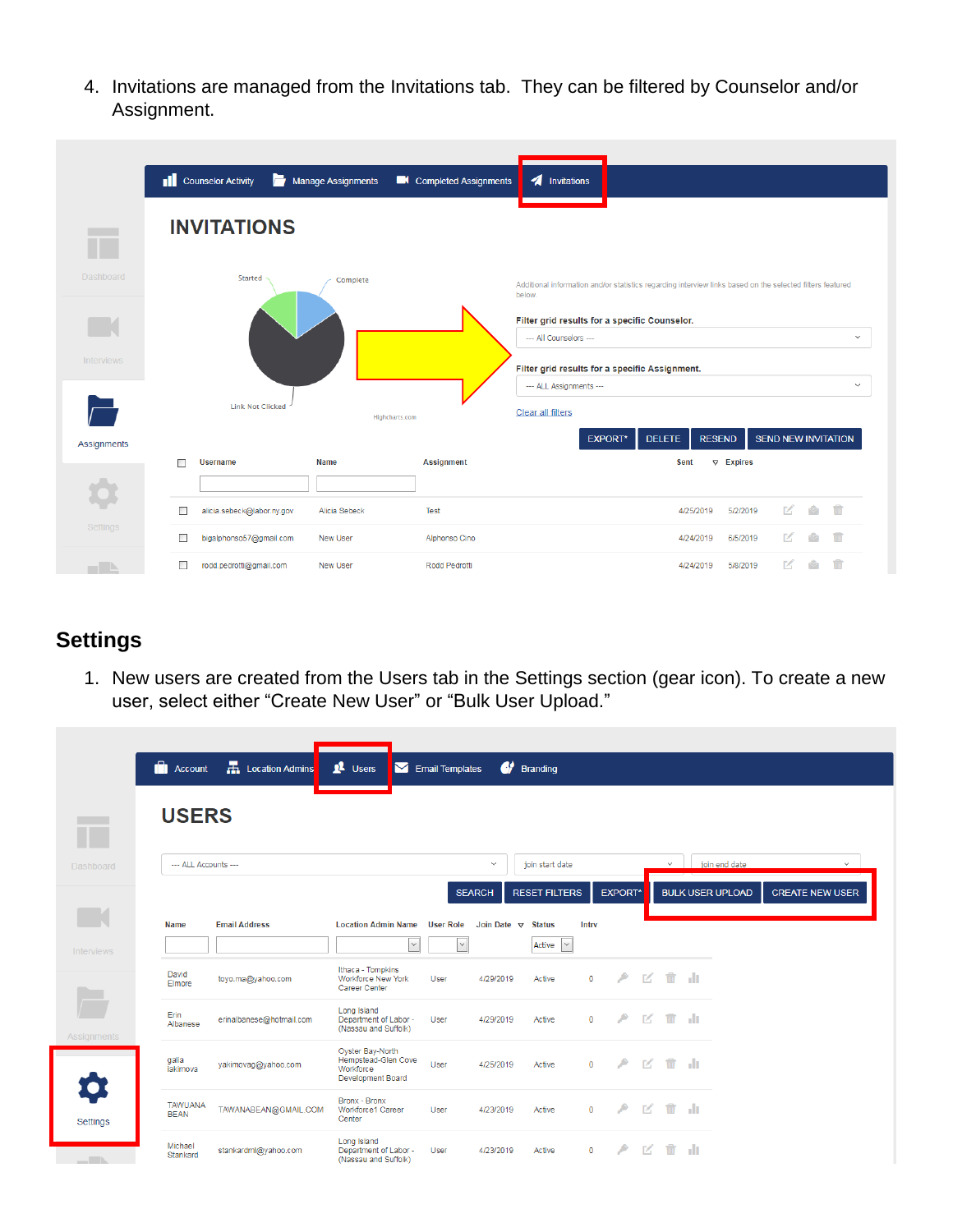2. On the Edit User page, select "Counselor" for staff members and "User" for customers from the "Role" drop-down menu. Enter the First Name, Last Name and Email Address. Set Status as Active and then select "Save". The new user will receive an email.

|                    | <b>Account</b>              | Location Admins 1 Users M Email Templates<br>$\bullet$ Branding                                                                                                                                                                                                                                              |
|--------------------|-----------------------------|--------------------------------------------------------------------------------------------------------------------------------------------------------------------------------------------------------------------------------------------------------------------------------------------------------------|
|                    |                             |                                                                                                                                                                                                                                                                                                              |
| __                 | <b>EDVT USER</b>            | Cancel (return to list)                                                                                                                                                                                                                                                                                      |
|                    |                             |                                                                                                                                                                                                                                                                                                              |
|                    | Role:                       | -- Select a Role --<br>- Select a Role -                                                                                                                                                                                                                                                                     |
|                    |                             | <b>Account Admin</b>                                                                                                                                                                                                                                                                                         |
|                    | <b>First Name:</b>          | <b>Location Admin</b><br>Counselor<br>User                                                                                                                                                                                                                                                                   |
|                    | Middle Initial:             |                                                                                                                                                                                                                                                                                                              |
| <b>Interviews</b>  |                             |                                                                                                                                                                                                                                                                                                              |
|                    | <b>Last Name:</b>           |                                                                                                                                                                                                                                                                                                              |
|                    | <b>Location Admin Name:</b> | Albany - Career Central                                                                                                                                                                                                                                                                                      |
| <b>Assignments</b> | Email:                      |                                                                                                                                                                                                                                                                                                              |
|                    | Password:                   | Leave blank to let the user set their own password.*                                                                                                                                                                                                                                                         |
|                    |                             | * If you are not changing the user's password, leave this blank and it will not be changed. If you are changing the user's password to something specific, fill it in here. Or have the user go to the site and<br>click "forgot your password" and they will be given instructions to reset their password. |
| Settings           | Status:                     | Active<br>$\boldsymbol{\mathrm{v}}$                                                                                                                                                                                                                                                                          |
|                    |                             | <b>User Requires 508 Accessibility</b><br>$\Box$                                                                                                                                                                                                                                                             |
|                    |                             |                                                                                                                                                                                                                                                                                                              |
|                    |                             | Cancel (return to list)<br>Save                                                                                                                                                                                                                                                                              |

3. The "Bulk User Upload" option can be *only* be used when creating customers. The file must be in CSV format with columns: Email, FirstName, LastName, StudentID.

|                   | <b>C</b> ) Account <b>F</b> , Location Admins <b>2</b> Users <b>M</b> Email Templates<br><b>6</b> Branding                                 |  |  |
|-------------------|--------------------------------------------------------------------------------------------------------------------------------------------|--|--|
| $\mathbb T$       | <b>BULK USER UPLOAD</b>                                                                                                                    |  |  |
| <b>Dashboard</b>  | <b>Select a Location Admin</b><br>Albany - Career Central<br>$\boldsymbol{\mathrm{v}}$                                                     |  |  |
| $\mathbb{R}$      | Select a file to upload<br>Choose File No file chosen<br>(File must be in CSV format with columns: Email, FirstName, LastName, StudentID.) |  |  |
| <b>Interviews</b> | <b>UPLOAD</b>                                                                                                                              |  |  |
| ÷                 |                                                                                                                                            |  |  |
| Assignments       |                                                                                                                                            |  |  |
| Settings          |                                                                                                                                            |  |  |